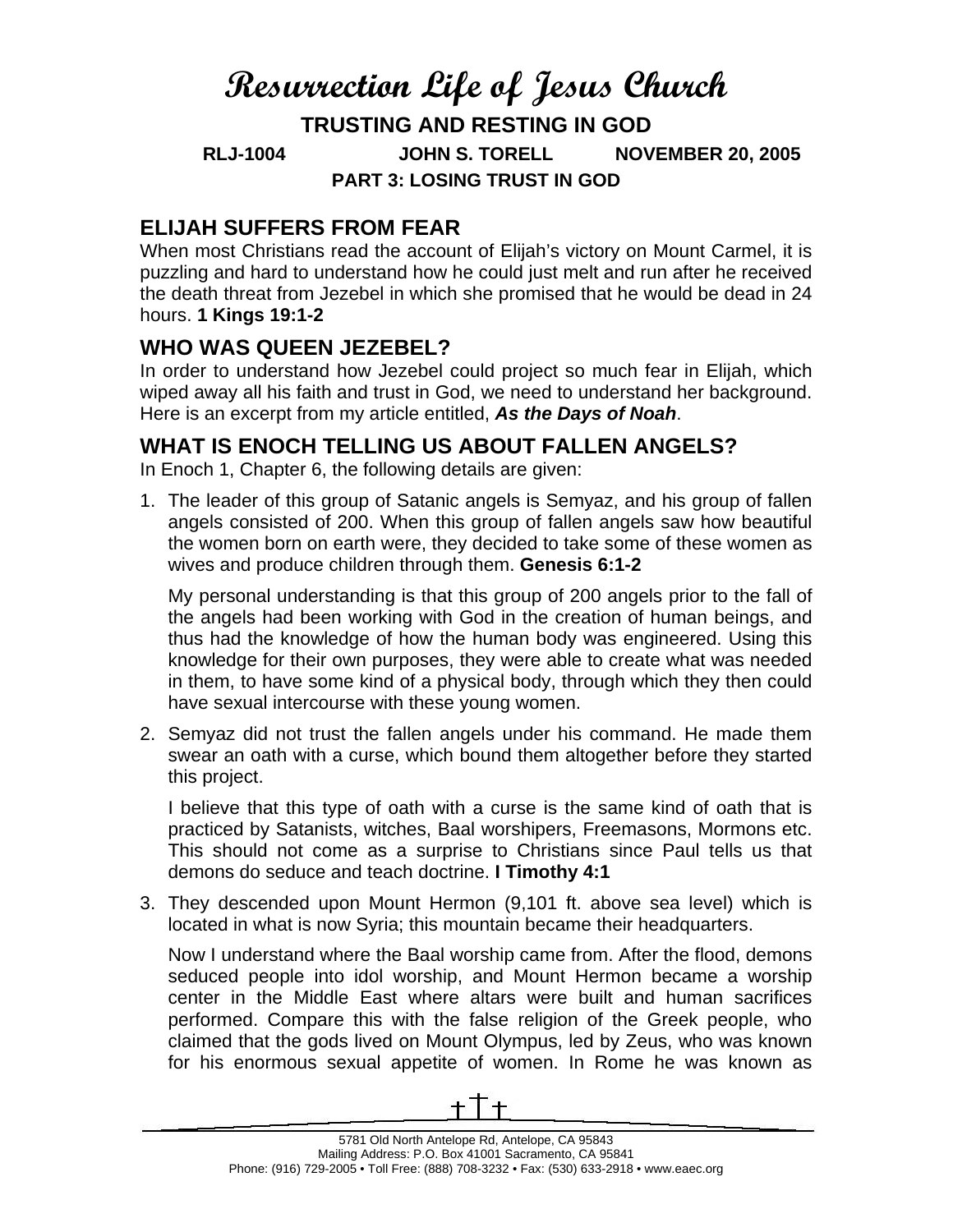Jupiter and the Vikings called him Thor. The Aztec empire in central Mexico worshiped a cluster of demon gods with high pyramid temples, where at the top, humans were cut open and their still throbbing hearts were sacrificed to the sun god. The current Olympic Games are in reality a revival of the old Zeus worship. The Olympic fire is lit on top of Mount Olympus by female priests, carried to the game of that year in a torch, and then the Olympic altar is lit. There are songs and dances at the opening and closing of the games, all in honor of the old Greek gods. Do you think it was a coincidence that the Roman Emperor Theodosius abolished the games in 393 A.D. because of their ties to demon worship? Was it an accident that the games were brought back to the world in 1894?

- 4. The 200 fallen angels were divided into groups of ten, each group having a leader. Enoch gives the names of each of these sub-leaders.
- 5. Each one of the 200 fallen angels took a woman as a wife and made them pregnant. The babies to whom these women gave birth grew to a height of 300 cubits (450 ft.); they consumed so much food that the people of the earth hated them since they were forced to feed them. The giants turned their wrath upon the people and began to kill and eat humans. They also drank blood and ate birds, fish, animals and reptiles.
- 6. One of the fallen angels taught technology to mankind. He taught them how to mine for ore, melting the ore and extracting different metals. He then taught them how to fashion the metals into swords, knives, shields and breast plates.

Those who became initiated into this demon religion were educated into making bracelets, decorations (shadowing of the eye); making medication (pharmakia), ornamentation, the beautifying of the eye lids, all kind of precious stones, and all coloring tinctures and alchemy. Other fallen angels taught humans how to do incantations and the cutting of roots, how to resolve incantations, astrology and how to deceive people.

7. These fallen angels educated the people not only in technology, which was used to make war, but also in occult practices, releasing more demon power on the earth.

After reading this, I suddenly came to understand why the prophet Elijah became petrified with fear right after he had experienced a great victory on Mount Carmel (**1 Kings 18:22-46**). When Jezebel sent a message to him, she did not send it as from the queen, but as the high priestess of Baal. It was the demon prince of Baal himself possessing her, who sent this message and wiped Elijah out with fear.

Jezebel was a woman who from her childhood had been initiated into Satanic worship:

*And Ahab the son of Omri did evil in the sight of the LORD above all that were before him. And it came to pass, as if it had been a light thing for him to walk in the sins of Jeroboam the son of Nebat, that he took to wife Jezebel the daughter of Ethbaal, king of the Zidonians, and went and*